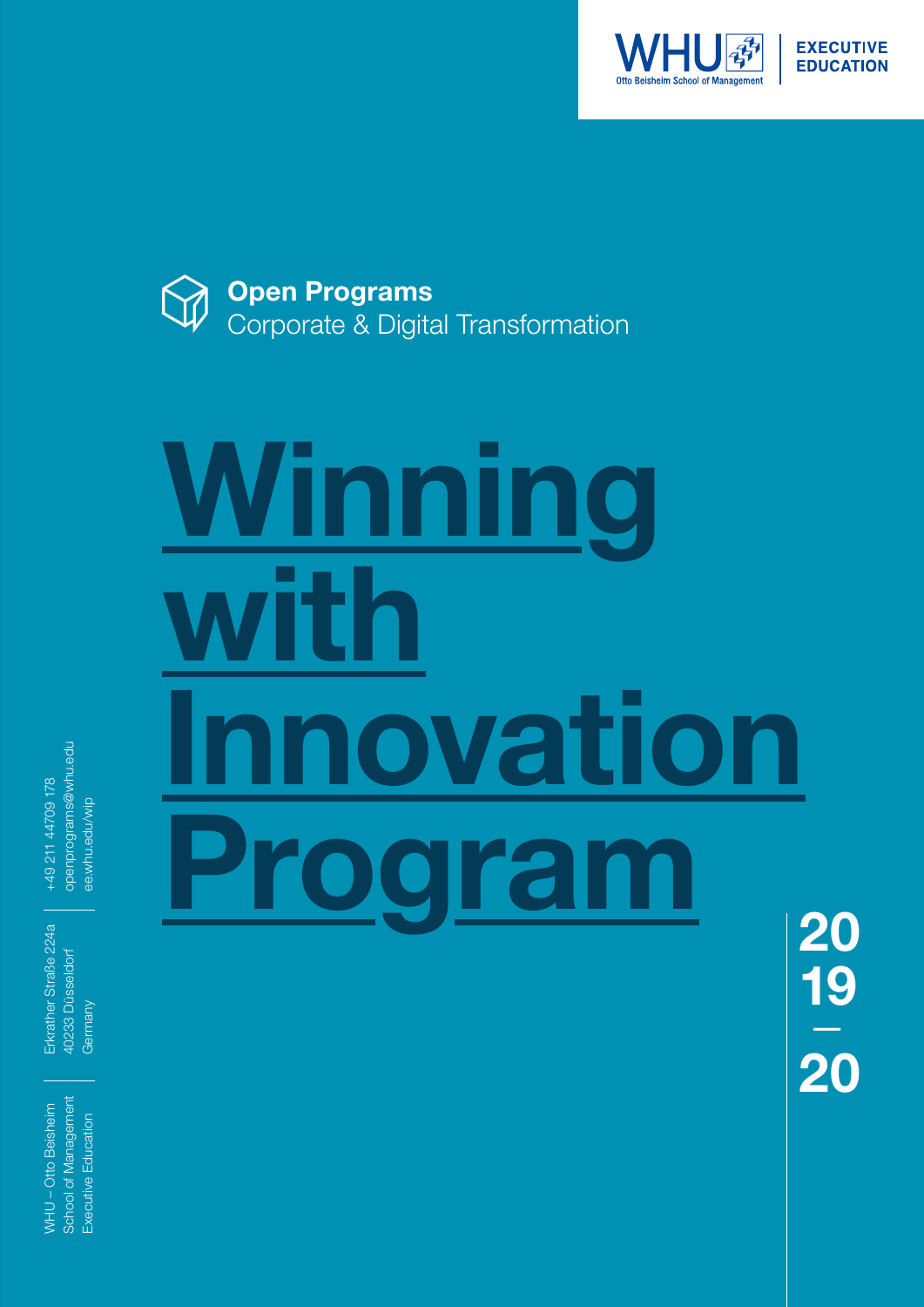# **Power your future growth through innovation**

In today's complex digital world, innovation is key to staying relevant to customers and keeping ahead of the competition. The Winning with Innovation Program will equip you with insights, skills, and tools to generate game changing innovation and create an innovation powerhouse. Be a leader in a digital, disruptive environment and power your future growth!

Competitive disruption, disintermediation, shrinking product life cycles, and constantly changing customer needs and expectations: most businesses are currently facing serious challenges. To survive – let alone thrive – you need to accelerate and sustain innovation and seize the opportunities for innovation emerging from big data, advanced analytics, and Artificial Intelligence (AI).

The Winning with Innovation Program equips professionals with the best practice guidelines and tools they need to meet disruptive challenges and initiate and lead innovation-driven organizational transformation. This immersive, practical program offers a systematic blueprint for morphing technological and business opportunities into actual breakthrough innovations. By exposing the participants to the latest insights across several disciplines – including strategy, innovation economics, leadership, operations and supply chain, design thinking, and behavioral psychology – the Winning with Innovation program prepares participants become effective innovation champions in different functional, organizational, industrial and competitive environments.

#### **The program prepares participants to master the challenges of innovation**

During the program, participants will experience learning in different formats: lectures, group work, case studies, and simulations. Renowned WHU faculty members will share the latest research results and practical tools and encourage participants to exchange experiences and ideas with peers.

You will learn to leverage your organizational talent and resources, (digital) customer interactions, and supply chain relations in order to create an enduring innovation powerhouse. To understand the complexity of innovation and change, you will deep-dive into innovation culture and its various leadership styles. Further, you will learn how to use agile methods and creativity for innovation.

Participants will gain extensive insights into using emerging technologies for innovation and learn how to master operational excellence for innovation. Finally, innovation is all about dynamics and speed: after participating in this program, you will have gained the tools to drive innovation to the market at a start-up like pace.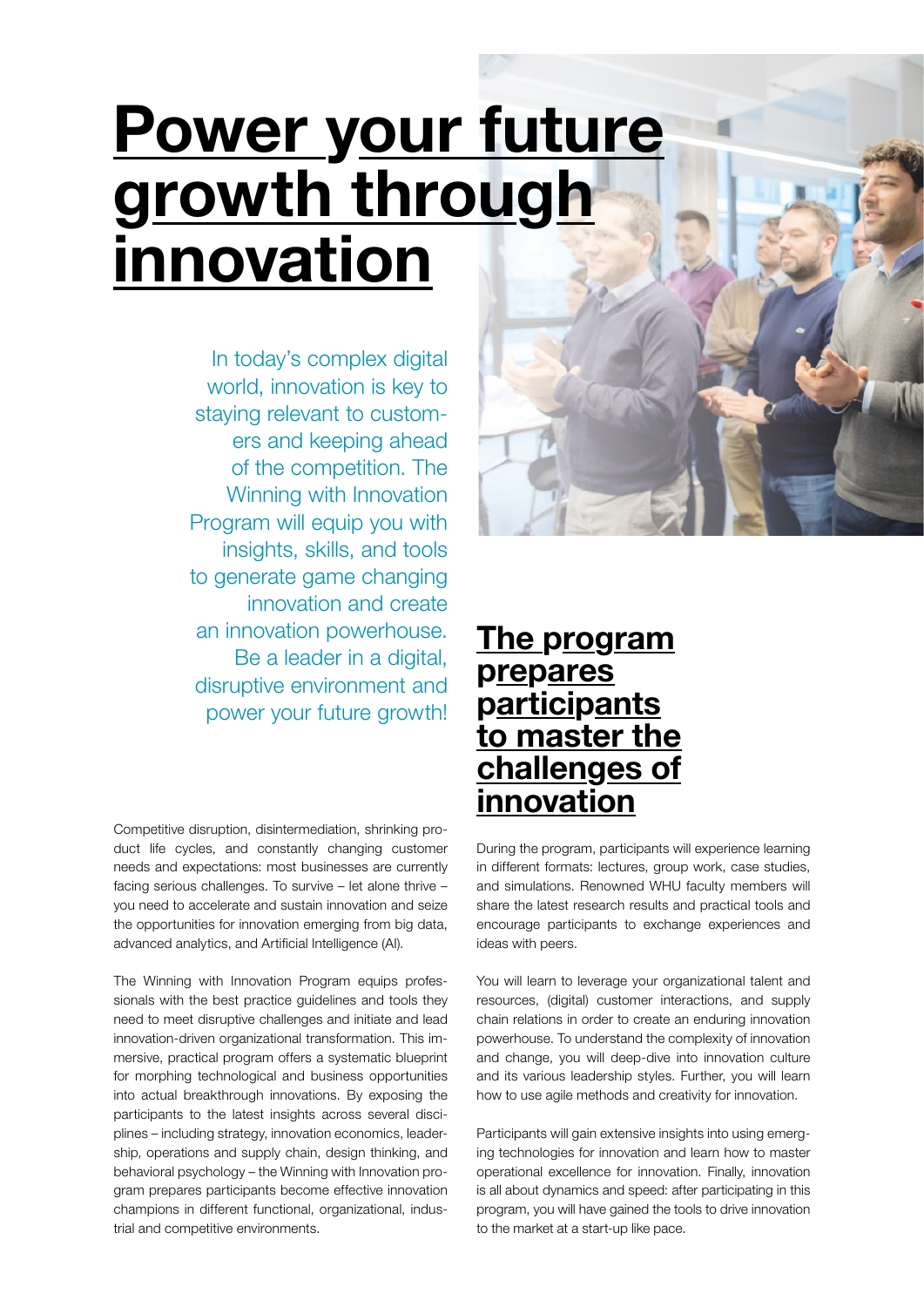



**Innovative companies are financially more successful than less innovative companies in terms of return on sales**

#### **Short Facts**

⊙)

氐



**Format & Dates:** 3 days, detailed information online

**Language:** English

#### **Certificate:** WHU Executive Education Certificate

**Fees:**

€ 3,450 including tuition, session materials, case studies and most meals, excluding accommodation/travel.

Special fees available online.

**Application:** ee.whu.edu/wip

#### **Participant Profile:**

This program is ideal for professionals from various backgrounds who are looking to expand their ability to

- $\blacktriangleright$  foster and drive innovation
- $\blacktriangleright$  ignite creative talent
- **>** recognize, attain, and exploit smart ideas from outside the organization
- better understand and serve customer needs, accelerating the time from idea to market
- $\ge$  embed AI, big data, and digital tools within the heart of the innovation process
- Initiate and lead innovation-driven organizational transformation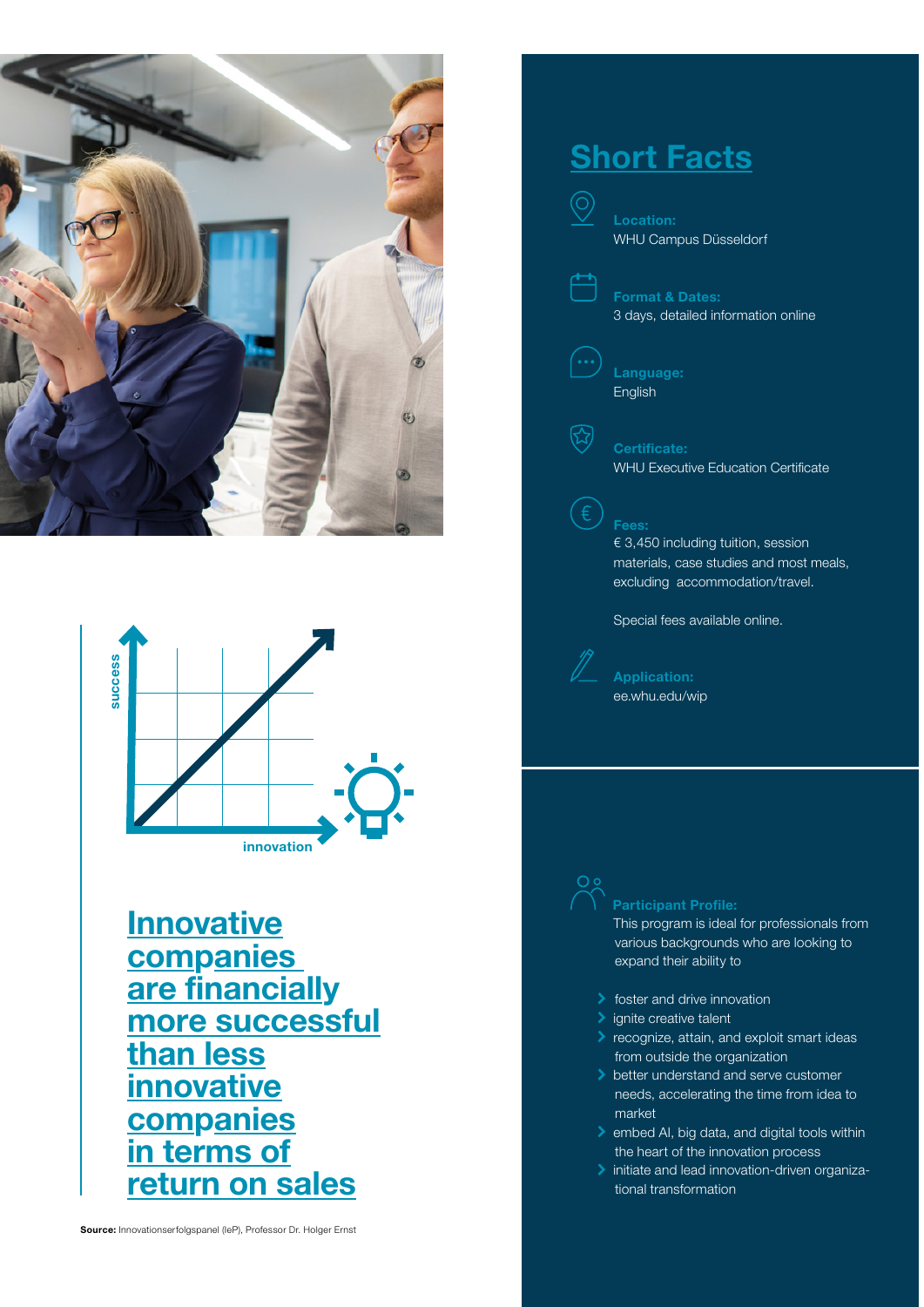**"Companies with excellent innovation management grow ter and higher contribution their profit than companies with poor innovation manage- ment."**



**Professor Dr. Holger Ernst,** Chair for Technology and Innovation Management at WHU

# **Your personal benefits**

- **Learn** why most companies struggle with innovation, why most innovations fail, and how breakthrough innovations really happen in leading companies
- **Understand** how to make a compelling case for innovation, and lead innovation in your organization
- **Develop** the skills to unleash your creativity, inspire passion for innovation, and build a vibrant innovation culture
- **Gain** insights into design thinking, rapid prototyping, agile implementation, and other start-up like approaches to innovation
- **Master** the use of big data and analytics in order to accelerate your company's innovation engine and boost customer value

## **Your company's benefits**

- **Recognize** and capture emerging business opportunities more effectively, and manage (breakthrough) innovation projects with greater speed, efficiency, and success
- **Build** sustained capacity and a culture of innovation; design appropriate reward systems and career paths across different units and functions; develop the leadership imperatives for innovation-powered growth
- **Bring** agility, digital analytics, and flexibility into your company
- **Develop** and harness dynamic and visionary leaders who relentlessly champion innovation and seek long-term growth platforms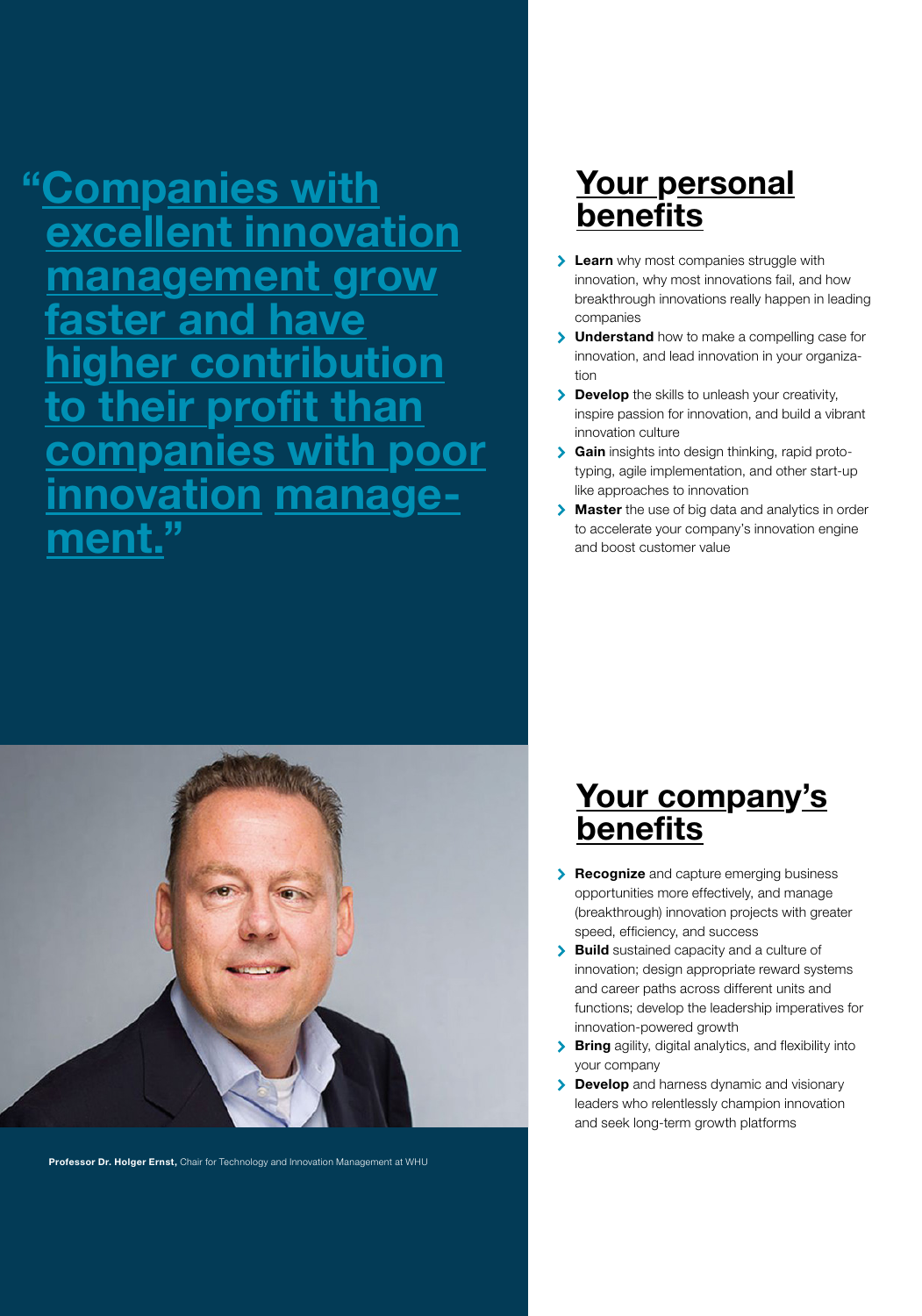## **Timetable and drive 3 days to foster innovation**

| Day 1                                                            | Day 2                                                                       | Day 3                                                              |
|------------------------------------------------------------------|-----------------------------------------------------------------------------|--------------------------------------------------------------------|
| <b>Düsseldorf</b><br>WHU Campus                                  | <b>Düsseldorf</b><br><b>WHU Campus</b>                                      | <b>Düsseldorf</b><br><b>WHU Campus</b>                             |
| <b>Morning Session</b>                                           | <b>Morning Session</b>                                                      | <b>Morning Session</b>                                             |
| > Why innovation is a challenge and why most<br>innovations fail | > Leadership imperatives for innovation<br>> Cultivating innovation culture | > Mastering big data/analytics/<br>machine learning for innovation |
| <b>Lunch &amp; Networking Break</b>                              | <b>Lunch &amp; Networking Break</b>                                         | <b>Lunch &amp; Networking Break</b>                                |
| <b>Afternoon Session #1</b>                                      | <b>Afternoon Session #1</b>                                                 | <b>Afternoon Session #1</b>                                        |
| > How innovation happens in leading companies                    | > Mastering design thinking for innovation                                  | Mastering operational excellence<br>for innovation                 |
| <b>Afternoon Session #2</b>                                      | <b>Afternoon Session #2</b>                                                 | <b>Afternoon Session #2</b>                                        |
| > How innovation happens in leading companies                    | > Mastering creativity and innovation skills                                | $\blacktriangleright$ Wrap-up                                      |
| Get-together                                                     |                                                                             |                                                                    |

Timetable, faculty, and speakers are subject to change.

## **Faculty**

Faculty Director:

**Professor Dr. Serden Ozcan,** Associate Dean for Corporate Connections, Otto Beisheim Endowed Chair of Innovation and Corporate Transformation at WHU

Faculty:

- **Professor Dr. Holger Ernst,** Chair for Technology and Innovation Management at WHU
- **Professor Dr. Stefan Spinler,** Director of the Kühne Institute for Logistics Management at WHU
- **Professor Dr. Arnd Huchzermeier,** Chair of Production Management and Director of the Center for Collaborative Commerce at WHU
- **Professor Dr. Dries Faems,** Chair of Entrepreneurship, Innovation and Technological Transformation at WHU

For more information regarding the faculty visit our website: **ee.whu.edu/wip**